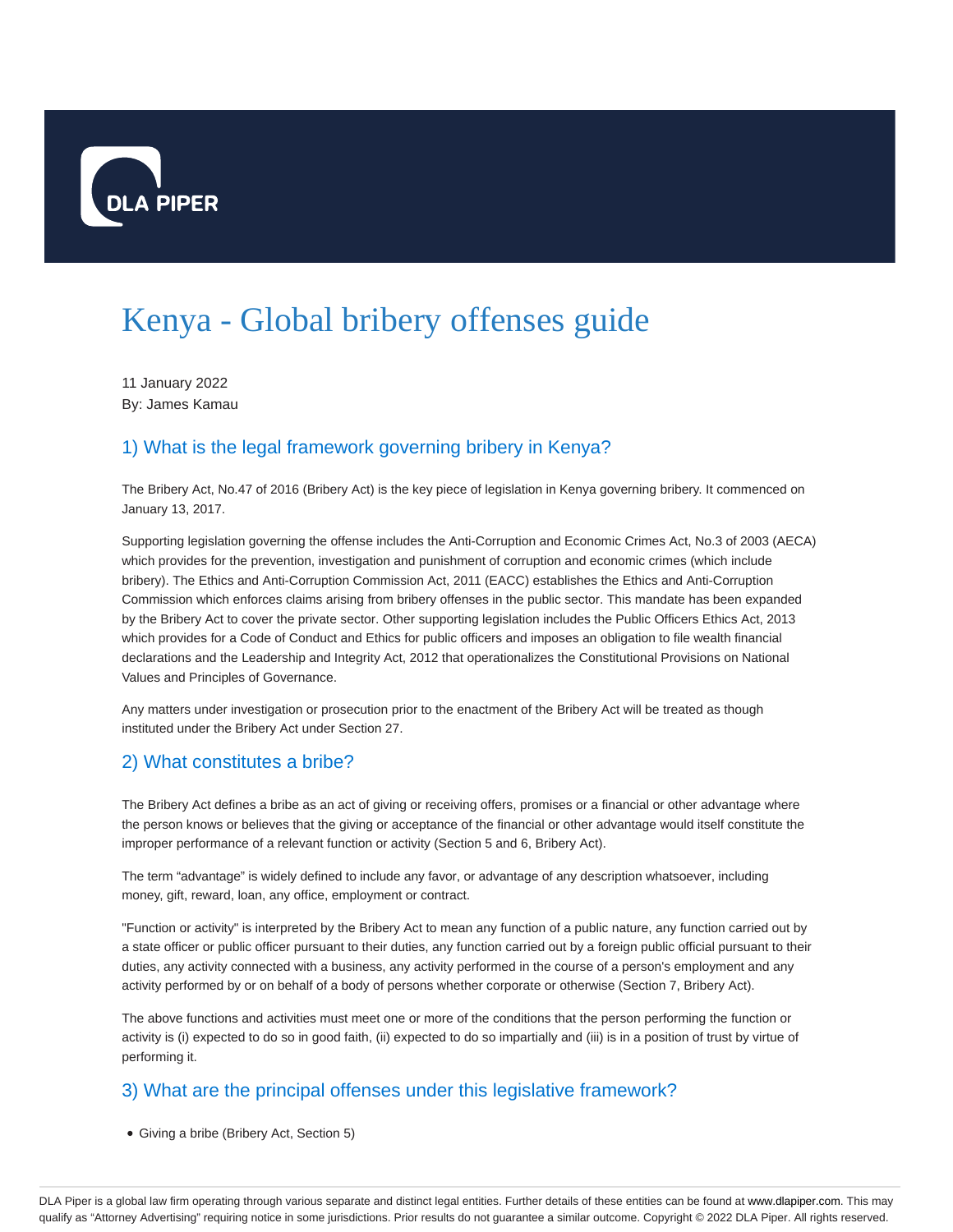- Receiving a bribe (Bribery Act, Section 6)
- Bribery of foreign public officials (Bribery Act, Section 8)
- Failure of a private entity to put in place procedures for the prevention of bribery (Bribery Act, Section 9)
- Failure of a private entity to prevent bribery by a person associated with it (Bribery Act, Section 10)
- Assisting a person or a private entity to give a bribe (Section 13, Bribery Act)
- Reference to an associated person in the Act shall mean a person who performs services on behalf of another person as an agent, employee or in any other capacity (Section 11, Bribery Act).

## 4) What is the jurisdictional reach of the legal framework?

The Bribery Act applies to the conduct of citizens of Kenya, public and private entities within Kenya as well as activities done outside Kenya (Section 15, Bribery Act).

# 5) Who may be liable for bribery? (public officials, private individuals, legal entities etc.)

The scope of the Bribery Act is extensive and covers functions and activities to which a bribe relates performed by state officers, public officers, foreign public officials, private individuals, private and public entities and partnerships (Sections 7, 16 and 17, Bribery Act).

Additionally, private entities can be held liable for failing to put in place procedures for the prevention of bribery (Section 9, Bribery Act).

For bribery by a private entity or a partnership, it must be proved that the offense was committed with the consent or the connivance of a senior officer of the private entity or the partnership or a person acting in that capacity (Section 16 Bribery Act).

## 6) Can a parent company be liable for its subsidiary's involvement in bribery?

Yes, a parent company is liable for its subsidiary's involvement in bribery. This is in line with the duty of a company to prevent bribery as a result of the actions of a "person associated with the company" (Section 10 Bribery Act). The law defines an associated person as one who performs services on behalf of another as an agent, employee or in any other capacity (Section 11 Bribery Act).

This would mean that a subsidiary would fall under the interpretation of an associated person under the Bribery Act if the action by the subsidiary gave a financial or other advantage to the parent company.

## 7) Are facilitation payments (i.e. small payments to speed up routine governmental action) considered bribes?

Yes, facilitation payments are considered bribes provided they meet the criteria. The Bribery Act defines an advantage within the meaning of a bribe to mean, among other actions, any facilitation payment made to expedite or secure performance by another person. Kenyan jurisprudence also supports the same position.

## 8) Does the legal framework restrict political and charitable contributions?

There is no express prohibition under the Kenyan legal framework on bribery for political and charitable contributions.

However, donations, whether in cash or kind, in support of any political parties or candidates, perceived as an attempt to gain an improper business advantage would fall under the Bribery Act. Political contributions are generally allowed, provided they are not used to gain improper/unfair advantage.

Charitable support and donations are acceptable whether they be in-kind, services, or direct financial contributions. However, people must ensure that charitable contributions do not constitute a bribe under the Bribery Act.

An act may still constitute a bribe where a public or a private entity has failed to put in place procedures for the prevention of bribery (Section 9 Bribery Act) and where a private entity has failed to prevent bribery (Section 10 Bribery Act).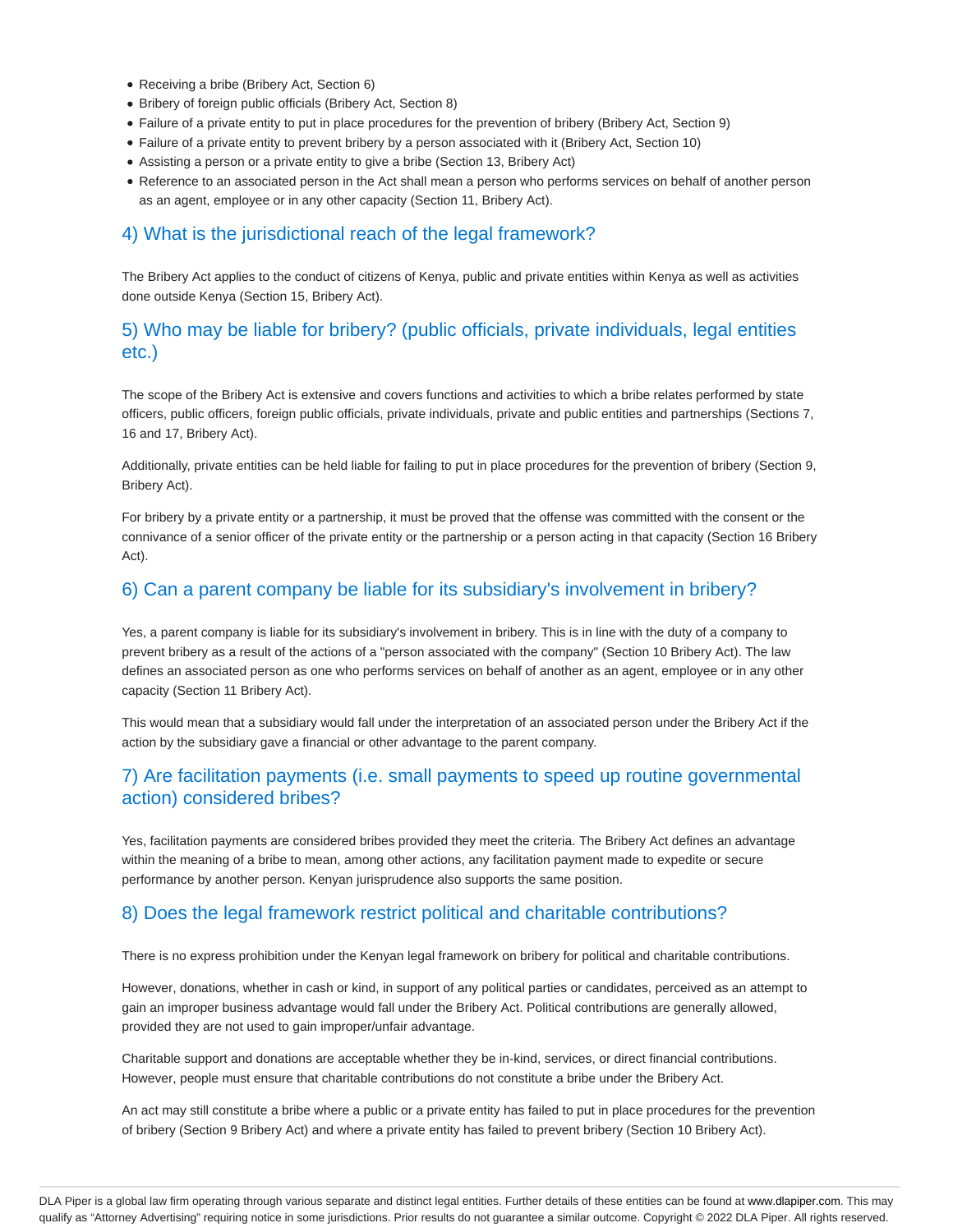# 9) Does the legal framework place restrictions on corporate hospitality?

The Kenyan legal regime on bribery makes no express provisions regarding corporate hospitality.

Whether corporate hospitality amounts to a bribe would be assessed based on whether there is sufficient evidence to show that it was given with intent of inducing conduct that amounts to a breach of an expectation that a person will act in good faith, impartially or in accordance with a position of trust. This would need to be assessed on a case-by-case basis and to ascertain if sufficient evidence can be adduced to prove an infringement of the provisions under the Bribery Act.

#### 10) Are there any defenses for bribery offenses?

There are no specific statutory defenses under the Bribery Act.

However, the Kenyan Penal Code (Chapter 63, Laws of Kenya) provides a defense where one is compelled to do an act by threats of being killed or subjected to grievous bodily harm if the person refuses to perform the act (Section 16 Penal Code).

#### 11) What are the key regulatory or enforcement bodies with regard to bribery?

The main enforcement body with regard to bribery is the Ethics and Anti-corruption Commission (EACC) (Section 14, Bribery Act).The EACC has the primary mandate of receiving and investigating bribery claims and recommending to the Director of Public Prosecutions (DPP) the prosecution of any acts of bribery (Section 11, EACC Act and Section 35, AECA).

The Directorate of Criminal Investigations (DCI) established under the National Police Service Act, No. 11A of 2011 (NPSA) (Section 28, NPSA) also have wide investigative powers as they are the department principally responsible for criminal investigations.

The Anti-Corruption and Economic Crimes Court established through Gazette Notice 10263 of 2016 is specifically tasked to hear and decide upon cases pertaining to bribery.

The Asset Recovery Agency (ARA) is established under the Proceeds of Crime and Anti-Money Laundering Act, (Chapter 59B) (POCAMLA) and is tasked with assisting, among others, in criminal and civil forfeiture of property.

## 12) What are the legal consequences of being found guilty of bribery offenses?

The general penalty where there is no express penalty in the Bribery Act is a fine not exceeding KES5 million or an imprisonment for a term not exceeding ten years or both.

Where one is found guilty of giving, receiving or assisting to give and/or receive a bribe, the offender shall be liable upon conviction to an imprisonment term not exceeding ten years or to a fine not exceeding KES5 million or both. An additional fine may be imposed if as a consequence of the conduct, a person received a quantifiable benefit or any other person suffered a loss. This additional fine shall be equal to five times the benefit or loss or five times the sum of both benefit and loss where both occurred.

Where a private entity is found guilty of failing to prevent bribery, they shall be liable upon conviction to a fine and may additionally require the entity (including public entities) to pay back the value of any advantage received.

Kenyan courts may order the confiscation of the property acquired as a result of an advantage received by a convicted person or a private entity.

State officers or public officers convicted shall be barred from holding public office. Also, any person convicted of the offense shall be disqualified from election or appointment to hold a state or public office for a period of not more than ten years after conviction.

Where the convicted person is a director of a company or a partner at a firm, the person shall be disqualified from holding the position of director or partner in that company or firm and any other company or partnership in Kenya for not more than ten years.